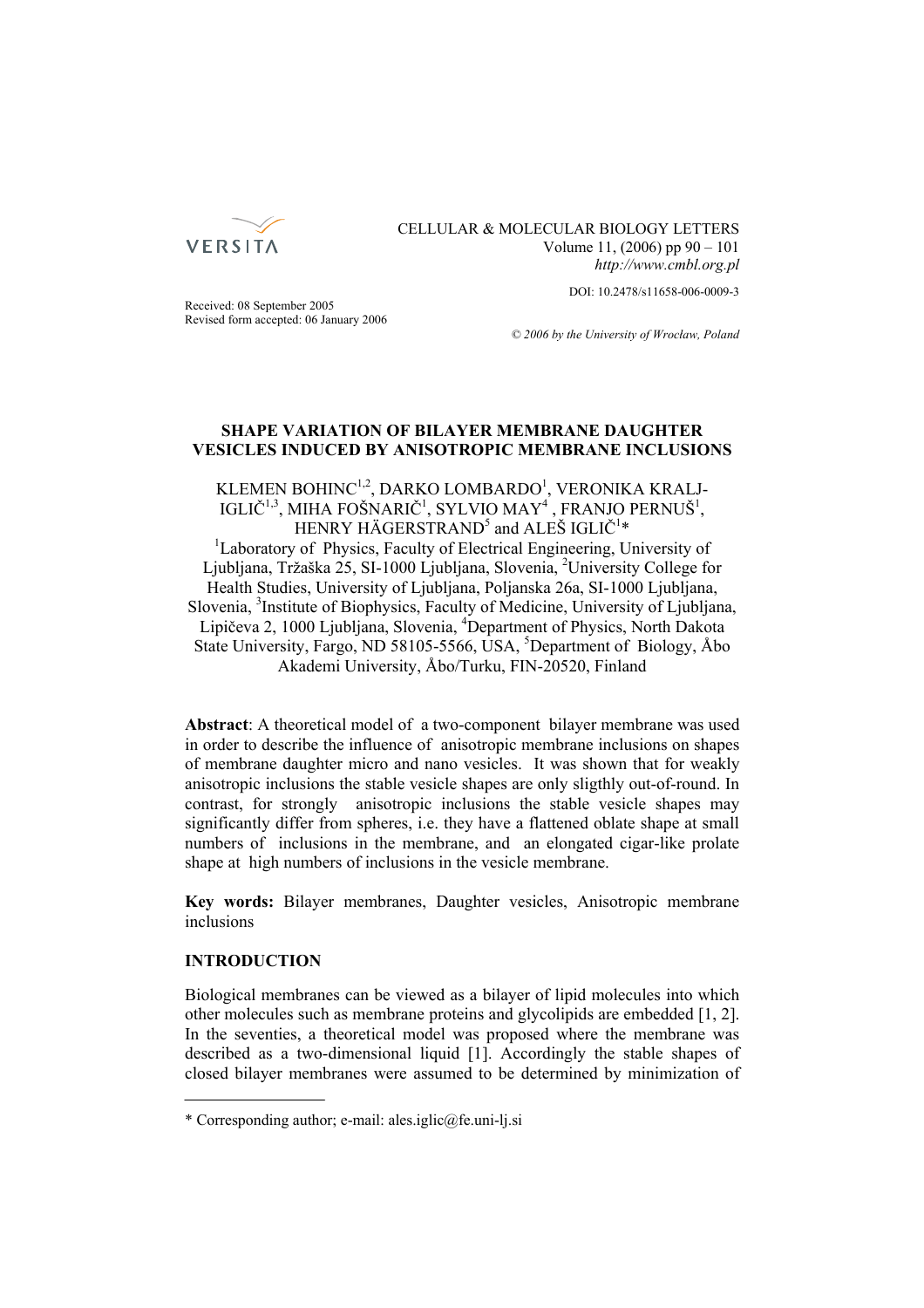the isotropic membrane bending energy [5], i.e. the bending energy of a membrane composed of molecules which are considered as isotropic with respect to the axis pointing in the direction of the normal to the bilayer.

isotropic constituent

$$
C_{1\mathrm{m}} = C_{2\mathrm{m}} \qquad \qquad \bigvee \qquad \stackrel{\mathcal{S}^{\mathrm{gr}}}{\longrightarrow} \qquad \bigvee \qquad \qquad C_{1\mathrm{m}} = C_{2\mathrm{m}} > 0
$$

anisotropic constituents



Fig. 1. Schematic representation of isotropic and anisotropic membrane constituents. Front and side views are shown. The principal curvatures  $C_{lm}$  and  $C_{2m}$  describe the intrinsic shape of the molecule. Gemini detergents (shown in the figure) are typical examples of a strongly anisotropic molecule composed of two head-tail entities that are joined by a spacer in the headgroup level [3, 4].

Recently, strong evidence has been accumulated which indicates that the single membrane constituents (Fig. 1), as well as the membrane inclusions (Fig. 2), are in general anisotropic [6, 7]. It was shown that anisotropic membrane inclusions, induced by exogeneously bound detergents, can strongly influence the shape of cells and the shape of cell membrane daughter micro and nanovesicles [6, 8, 9]. The influence of detergents on the shape of the membrane has also been studied in lipid vesicles. Recently Staneva et al. [10] investigated the effect of detergents on the shape and vesiculation (budding) of giant unilamellar vesicles. They showed that budding of the bilayer membrane may be induced by the initial incorporation of detergent in the outer membrane leaflet, increasing the local spontaneous curvature of the bilayer [11]. Budding and tubulation were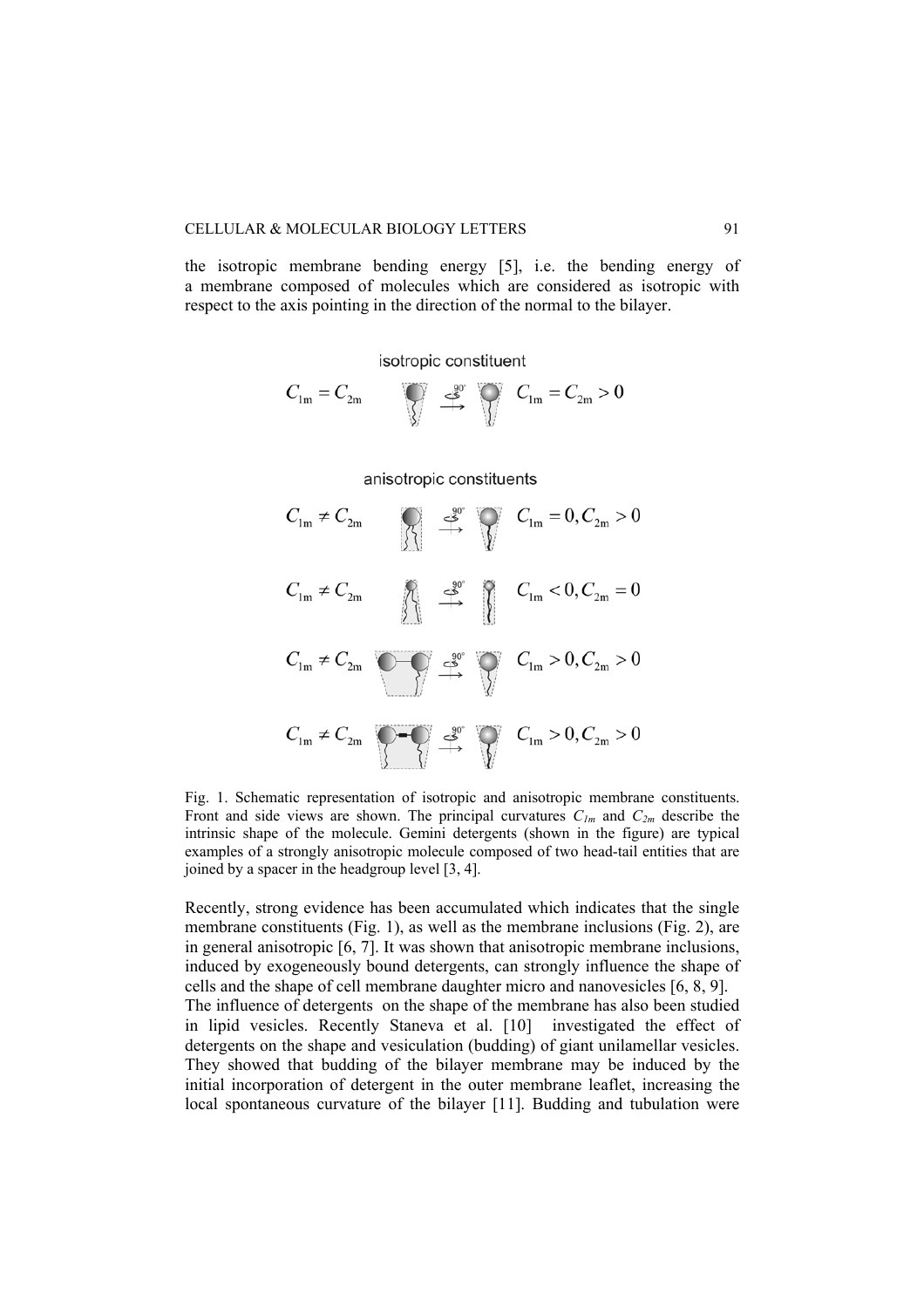also studied in highly oblate phospholipid vesicles with anchored polymers or oleoylcoenzyme A [12], where the concentration of the anchors (i.e. membrane inclusions) seems to be the dominant parameter in determining the amount of induced membrane curvature.



Fig. 2. Schematic figure of a single protein membrane inclusion. Note that the intrinsic shape of the protein inclusion, characterized by intrinsic curvatures  $C_{1m}$  and  $C_{2m}$ , differs from the real (geometrical) shape of the protein. Intrinsic curvatures  $C_{1m}$  and  $C_{2m}$  are the principal curvatures of the membrane which corresponds to the minimal possible energy of the protein inclusion and the surrounding disturbed lipids  $(E_{min})$ . The binding of detergents on the membrane protein (see also [13]) may change the values of  $C_{1m}$  and  $C_{2m}$ .

The anisotropic membrane components or inclusions interact with the anisotropically curved membrane bilayer (regions of the membrane where the principal curvatures are different) in an orientation dependent manner and thus contribute to the deviatoric energy [14, 15] of the membrane. These anisotropic membrane inclusions can move laterally over the phospholipid layer and also rotate around their axes normal to the membrane. They can take the energetically most favourable place and orientation in the membrane. In this way the anisotropic membrane inclusions may considerably influence the membrane elastic free energy and the corresponding equilibrium shapes of the membrane [16, 17].

In the eighties Markin [18] was the first to develop a theoretical model for the determination of erythrocyte shape transformations and the distribution of membrane components over the membrane surface. The Markin theoretical model is based on the concept of the fluid mosaic model. The free energy of a membrane composed of two species of molecules was derived by employing the spontaneous curvature model where, in addition to the membrane isotropic bending energy, the energy contributions due to the membrane components were included. The influence of membrane components on the membrane spontaneous curvature and curvature elasticities were also taken into account. Markin showed that a nonuniform organization of different components over the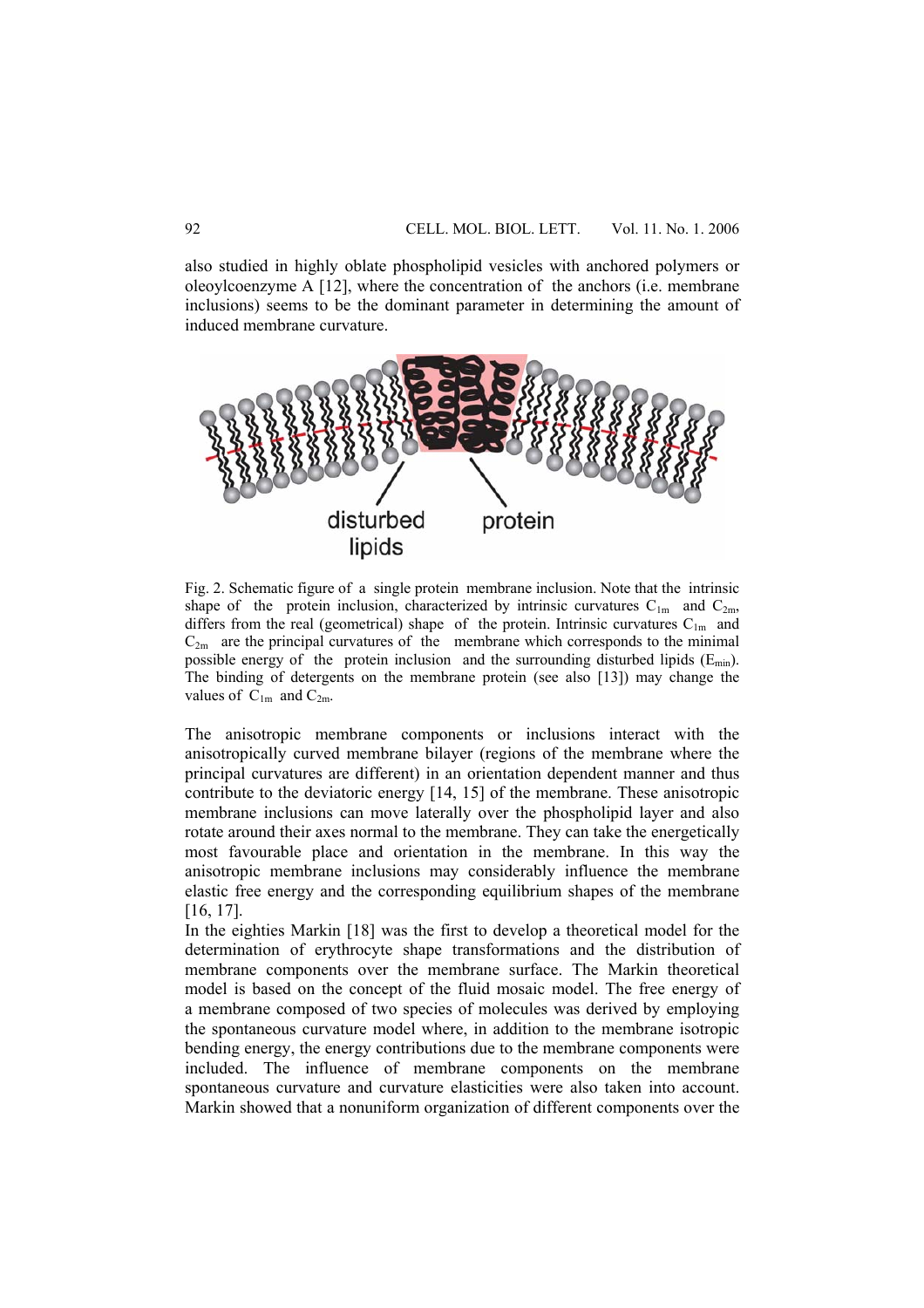membrane may arise. He also studied how the distribution of membrane components affects the membrane shape.

In this work, stable shapes of daughter vesicles of a bilayer membrane with inclusions corresponding to the minimum of the membrane free energy and the corresponding lateral distribution of membrane components were studied theoretically. The vesicle membrane was assumed to be composed of two kinds of molecules: phospholipid molecules and anisotropic membrane inclusions. For the sake of simplicity, the anisotropic phospholipid molecules were taken to be isotropic. The model of a two-component bilayer membrane was used to study the dependence of equilibrium shapes of the bilayer membrane daughter micro and nanovesicles as a function of the number and intrinsic shape of the membrane inclusions.

#### **THEORY AND RESULTS**

Since the thickness of the bilayer membrane is much smaller than the dimensions of the membrane in the lateral direction, the bilayer membrane resembles a two dimensional surface in a three dimensional space. At a chosen point on the two dimensional surface we cut the surface by a plane through the normal to the surface. The intersection forms a curve in space, the so-called normal cut. The inverse of the radius of the circle that fits the normal cut at the chosen point is by definition the curvature of the normal cut at the chosen point. If from all possible normal cuts we choose those with extreme curvatures, we find that these are the principal curvatures  $C_1$  and  $C_2$  of the two dimensional membrane surface at a chosen point.

In the model, the membrane is composed of two kinds of constituents; phospholipid molecules and anisotropic membrane inclusions. The anisotropic inclusions have principal curvatures  $C_{lm,l}$  and  $C_{2m,l}$  which describe their intrinsic shapes. Our description of the two-component bilayer membrane starts from a microscopic description of the membrane constituents. We take into account the deviatoric energy of the membrane which is based on the orientational ordering of the anisotropic membrane constituents [6, 16], where the relative orientation of the anisotropic inclusions influences the free energy of the membrane. The free energy was expressed by two local invariants: the mean curvature  $H = (C_1 + C_2)/2$  and the curvature deviator  $D = |C_1 - C_2|/2$  [14-16].

The membrane inclusions with average area density fraction  $\overline{m}_1$  have an intrinsic mean curvature  $H_{m,1} = (C_{1m,1} + C_{2m,1})/2$  and an intrinsic curvature deviator  $D_{m} = (C_{1m} - C_{2m})/2$ . The isotropic lipid molecules have equal principal curvatures  $(C_{1m,2} = C_{2m,2})$ , the mean curvature is  $H_{m,2} = C_{1m,2}$  and the intrinsic curvature deviator is  $D_{m,2} = 0$  [15, 17]. In the limit of small area density fractions  $m_1 \ll 1$ ,  $\overline{m}_1 \ll 1$  and strong interaction  $(K_1 \gg K_2, |\overline{K}_1| \gg |\overline{K}_2|)$ , the free energy of the membrane monolayer  $(\Delta F)$  is given by [14]: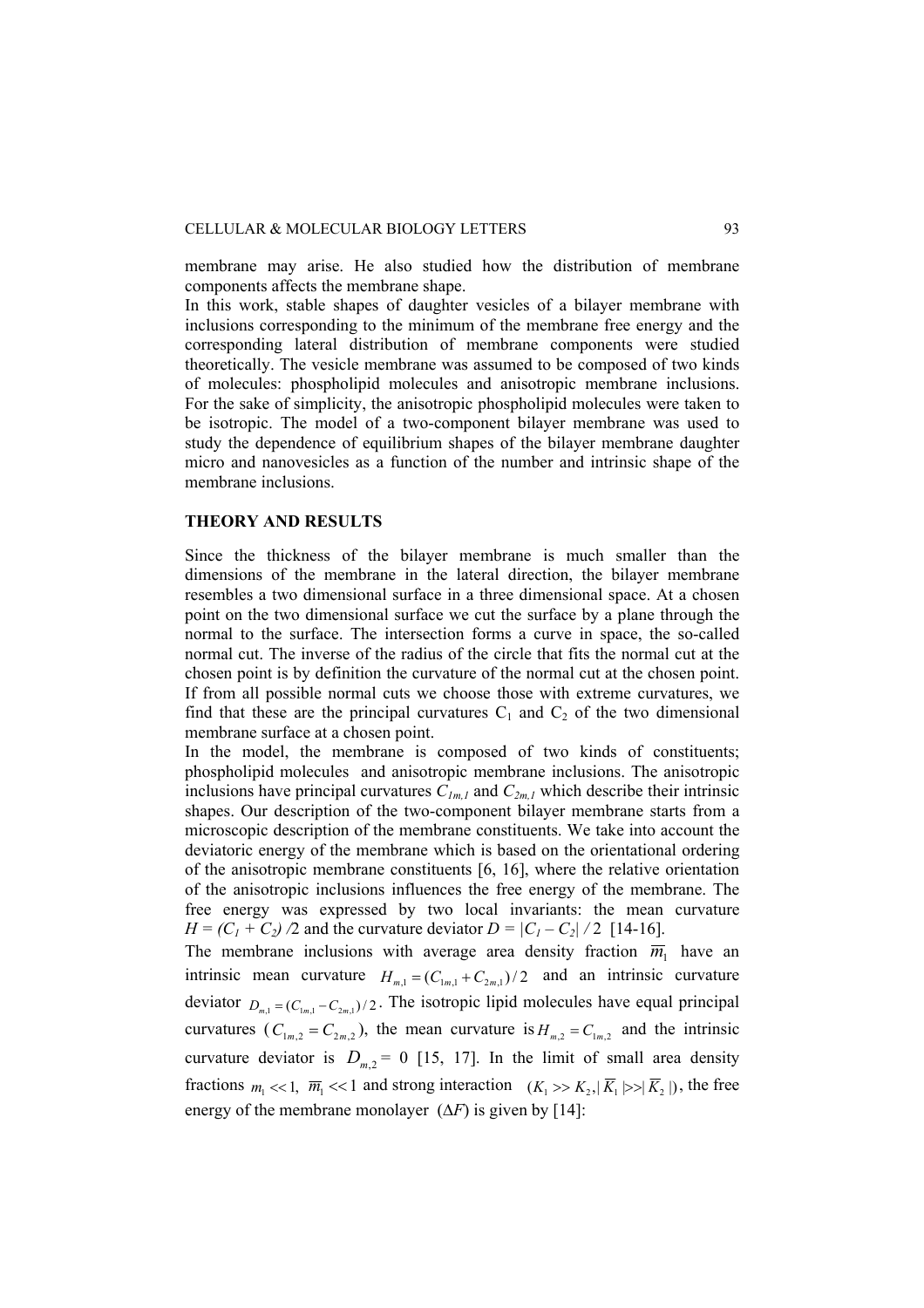$$
\Delta F = NkT \left[ \frac{1}{A} \int g_2 dA - \overline{m}_1 \ln \left( \frac{1}{A} \int e^{\Delta g} I_0 (2 \overline{K}_1 D D_{m,1}) dA \right) \right],
$$
 (1)

where  $\Delta g = g_2 - g_1$  with  $g_i = (2K_i + \bar{K_i})(H^2 - 2H H_{mi}) - \bar{K_i}D^2; i \in \{1, 2\}$ , where  $K_i$  and  $\bar{K_i}$ are interaction constants [14],  $i = 1$  denotes anisotropic inclusions,  $i = 2$ isotropic phospholipid molecules,  $\overline{m}_1$  the average area density fraction of anisotropic inclusions, *dA* the infinitesimal area element, *A* the membrane area, *N* the total number of molecules in one monolayer and  $I_0$  the modified Bessel function. The second term in Eq. 1 describes the deviatoric energy.

We restricted our analysis of stable shapes of cell membrane daughter vesicles to ellipsoidal vesicle shapes with rotational symmetry around the *z* axis (Fig. 3). The main semi-axes of the ellipsoid are *R* and *B*. The azimuthal angle  $\mathcal{G}$ measures the angular distance from the *x* axis (in the positive and in the negative direction). The mean curvature *H* and the curvature deviator *D* of the ellipsoid with rotational symmetry around *z* axis can be written as:

$$
H = \frac{B(2R^2 + (B^2 - R^2)\cos^2 \theta)}{2R(R^2 \sin^2 \theta + B^2 \cos^2 \theta)^{3/2}}, \quad D = \frac{B(B^2 - R^2)\cos^2 \theta}{2R(R^2 \sin^2 \theta + B^2 \cos^2 \theta)^{3/2}}.
$$
 (2)



Fig. 3. Schematic representation of an ellipsoid with rotational symmetry around the *z*  axis. The main semiaxes are *R* and *B*.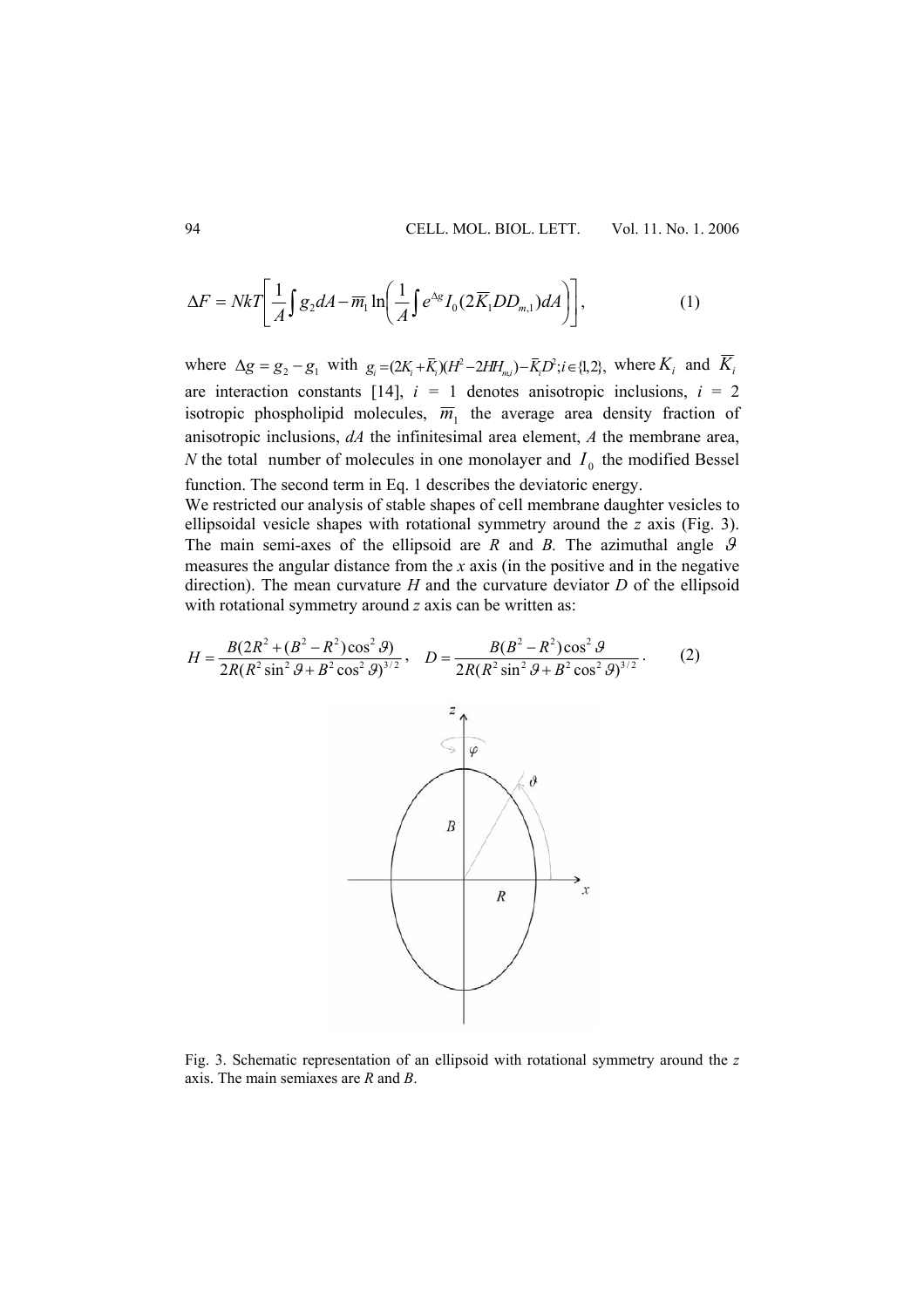Two types of ellipsoidal vesicles are considered: the prolate (elongated) ellipsoid with  $B > R$ , and the oblate ellipsoid with  $B < R$ . The semiaxis *B* can be expressed as  $B = R(1+\delta)$ , where the parameter  $\delta$  is positive for a prolate ellipsoid ( $\delta > 0$ ) and negative for an oblate ellipsoid ( $-1 < \delta < 0$ ). The area of the prolate ellipsoid with rotational symmetry is

$$
A = 2\pi R^2 \left( 1 + \frac{B}{R} \cdot \frac{\arcsin \sqrt{1 - \frac{R^2}{B^2}}}{\sqrt{1 - \frac{R^2}{B^2}}} \right),
$$
 (3)

while the area of the oblate ellipsoid with rotational symmetry is

$$
A = 2\pi R^2 \left( 1 + \frac{B}{R} \cdot \frac{\operatorname{arsh}\sqrt{\frac{R^2}{B^2} - 1}}{\sqrt{\frac{R^2}{B^2} - 1}} \right). \tag{4}
$$

The total free energy of the membrane is the sum of the free energy contributions of the outer layer composed of isotropic lipid molecules and anisotropic inclusions, and of the inner layer composed of isotropic lipid molecules only. The absolute minimum of the membrane free energy Δ*F* corresponding to the equilibrium shape of the vesicle was searched for given the values of membrane area *A*, intrinsic mean curvature  $(H_{m,1})$ , curvature deviator  $(D_{m_1})$  and average area density fraction of the inclusions  $\overline{m_1}$ . A constant area of

the vesicle *A* was used as a constraint.

The results of this minimization procedure (Fig. 4), i.e. the equilibrium vesicle shapes in the  $(D_{m_1}, \overline{m_1})$  space, are presented in Fig. 5. It can be seen in Fig. 5 that for weakly anisotropic inclusions (small  $D_{m-1}$ ) the stable vesicle shapes are nearly spherical. On the other hand, the stable vesicles may significantly differ from spheres for strongly anisotropic membrane inclusions (large  $D_{m,1}$ ). They have a flattened oblate shape at a small number of anisotropic inclusions in the membrane (small  $\overline{m_1}$ ) and an elongated cigar-like prolate shape at a high number of anisotropic inclusions (large  $\overline{m}_1$ ) in the vesicle membrane.

Discontinuous transitions between different classes of vesicle shapes can be observed in Figs. 4 and 5. The upper graph in Fig. 5 shows the ratio between the semiaxes of an ellipsoidal vesicle as a function of the intrinsic curvature deviator  $D_{m_1}$  for different average fractions of the area density  $\overline{m}_1$ . The straight line at  $=\frac{R}{B}=1$ *R*  $\frac{B}{R} = \frac{R}{B} = 1$  corresponds to the sphere ( $\overline{m}_1 = 0$ ). At constant  $\overline{m}_1$ , the ratio *B* / *R* continuously increases with increasing  $D_{m,1}$  and then reaches the maximal ratio  $B/R$  before the discontinuous transition occurs. In the case of small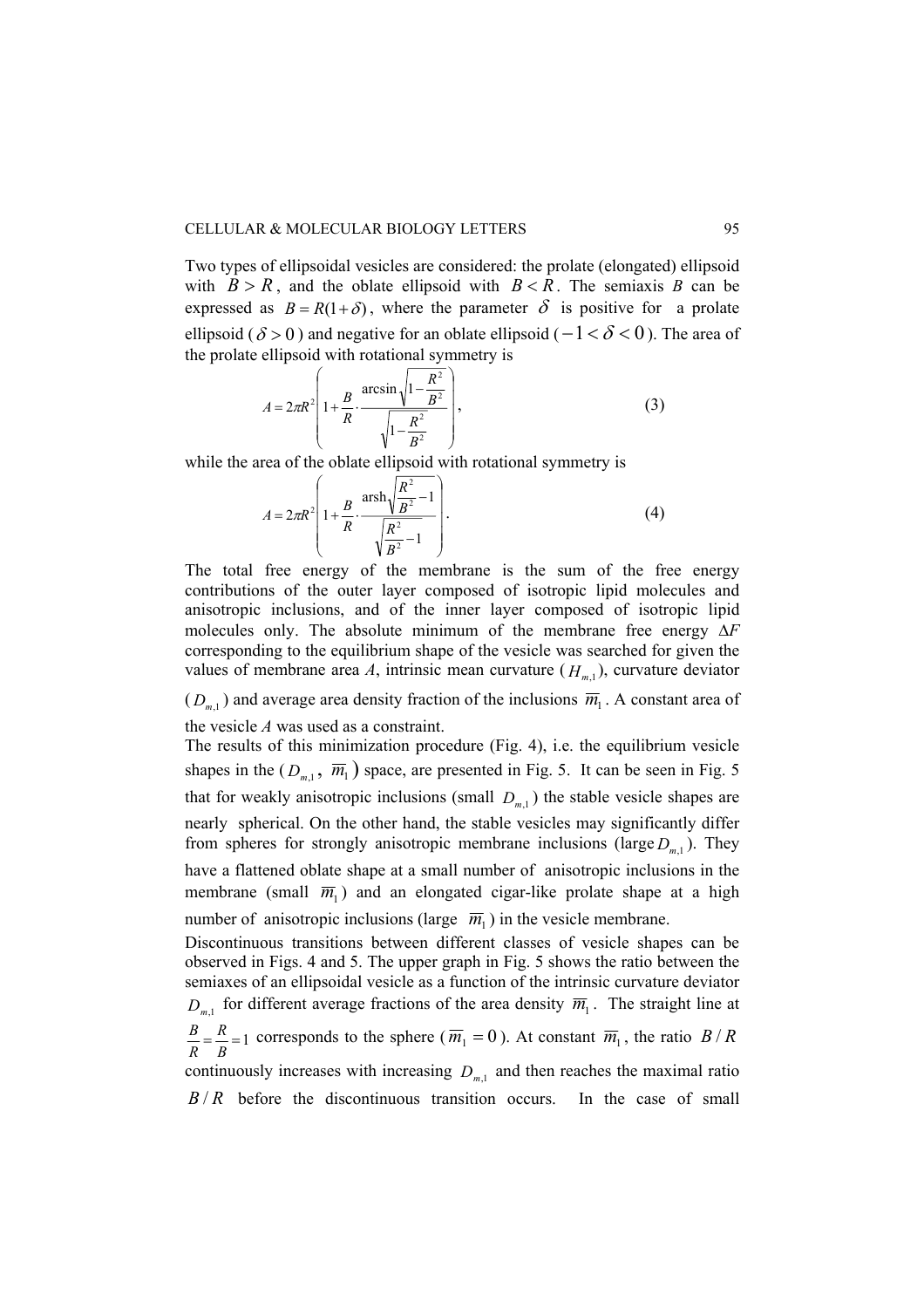$\overline{m}_1$  < 0.02, a discontinuous transition from prolate to oblate ellipsoidal shape occurs. After this transition the ratio  $R/B$  increases with increasing  $D_{m,1}$ . At high  $\overline{m}_1 > 0.02$ , a discontinuous transition between the weak and the pronounced prolate ellipsoidal vesicle as well as a discontinuous transition between the pronounced prolate and the oblate ellipsoidal vesicle takes place.



Fig. 4. Free energy of the membrane as a function of the parameter  $\delta$ . Stable states corresponding to global minima are denoted by circles. In discontinuous transitions there is a jump in the position of the global minimum, while in continuous transitions the local minimum moves continuously; A - a continuous transition from sphere to prolate shape and a discontinuous transition from the prolate shape to the pronounced prolate shape, B - a continuous transition from sphere to prolate shape, a discontinuous transition from prolate shape to oblate shape and a discontinuous transition from oblate shape to pronounced prolate shape, and C - a continuous transition from sphere to prolate shape and a discontinuous transition from prolate shape to oblate shape.

Fig. 4 shows the membrane free energy as a function of parameter  $\delta$  for some chosen values of  $D_{m,1}$  and  $\overline{m}_1$ . The global minima at given  $D_{m,1}$  and  $\overline{m}_1$  are indicated by circles. Fig. 4C shows the continuous transition, i.e. the movement of the local minimum, from the spherical shape to the prolate ellipsoidal shape and the discontinuous transition from the prolate to the oblate ellipsoidal shape when a new local minimum at lower  $\delta$  becomes the global minimum. Additionally, Fig. 4B shows the discontinuous transitions from the oblate to a pronounced prolate shape with formation of the third local minimum at higher average area density fractions  $\overline{m_1}$ . At lower intrinsic deviators  $D_{n-1}$  < 0.067 nm<sup>-1</sup>

the second local minimum (at  $\delta < 0$ ) never becomes the global minimum and only discontinuous transitions from the prolate to the pronounced prolate ellipsoidal shape can be observed as shown in Fig. 4A. As we see in Fig. 4, typical absolute values of the free energies are a few thousand kT.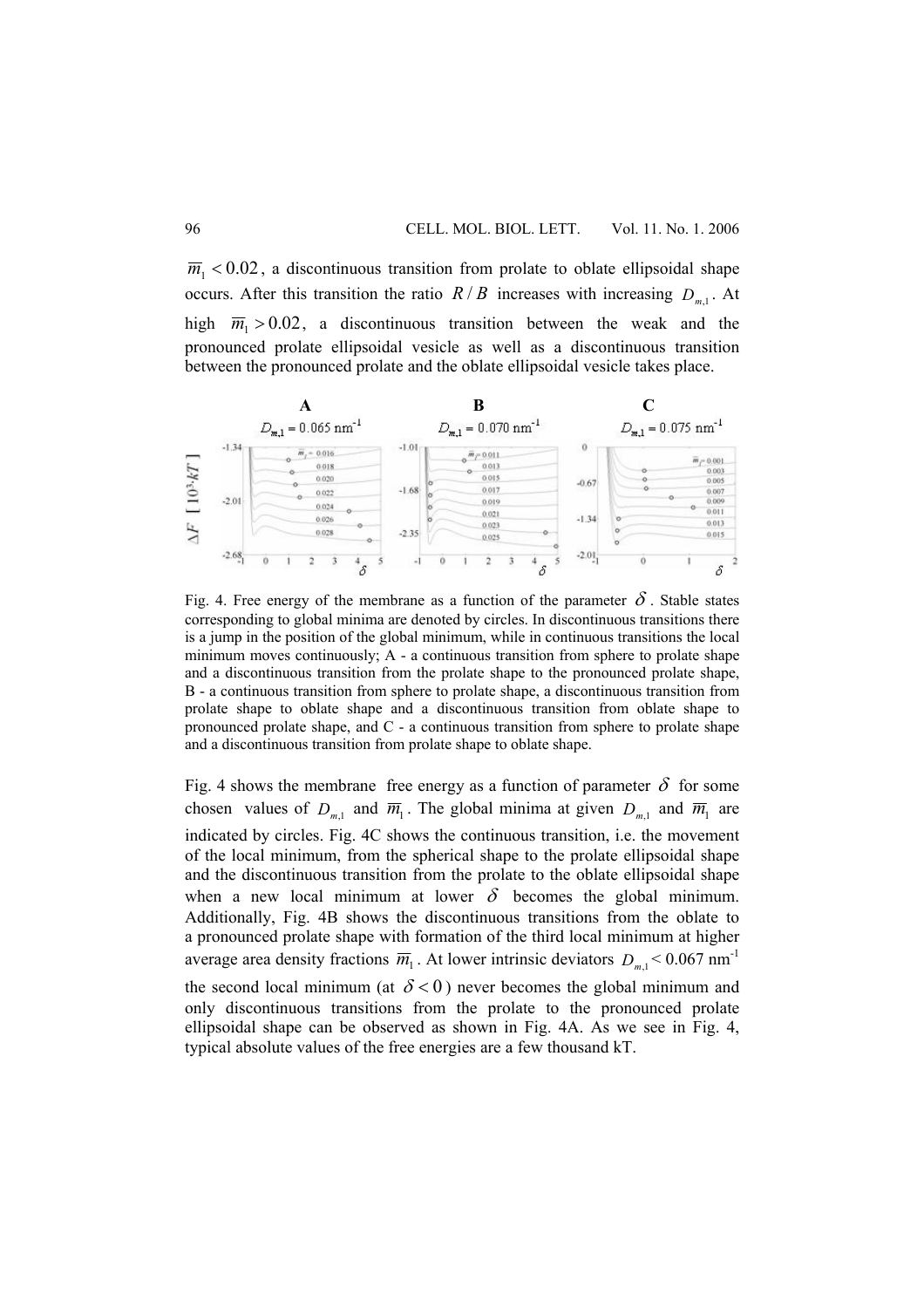### **CONCLUSION**

In this work the role of anisotropic membrane inclusions in determination of stable shapes of membrane daughter vesicles was studied. The equilibrium vesicle shapes were determined by minimization of the bilayer membrane free energy consisting of bending and deviatoric parts. It was shown theoretically that for weakly anisotropic inclusions the stable vesicle shapes are nearly spherical, while for strongly anisotropic membrane inclusions the stable vesicle shapes may significantly differ from spheres. They may have a flattened oblate shape at small number of inclusions and an elongated cigar-like prolate shape at high number of inclusions in the vesicle membrane (Fig. 5).

The calculated equilibrium shapes were obtained for the model system of bilayer membrane vesicles with anisotropic inclusions. We have discussed the relationship between these theoretically predicted shapes and the observed membrane daughter vesicle shapes in biological systems [8, 9, 15, 17]. Similar shapes of membrane daughter vesicles to those predicted in Fig. 5 have been observed in the erythrocyte membrane (Fig. 6) [5, 9, 19-21]. It was observed that amphiphile-induced microexovesicles of the erythrocyte membrane may be spherical or cylindrical, depending on the species of the added amphiphile. Predominantly spherical microexovesicles were released to the outer solution by dodecyltrimethylammonium bromide or dodecylzwittergentom (Fig. 6B), which are examples of weakly anisotropic inclusions. Tubular microexovesicles were released by dodecyl D-maltoside (Fig. 6A) [22] or dimeric dioctyldiQAS [15], which are examples of strongly anisotropic inclusions. Further, in human erythrocytes polyoxyethyleneglycolalkylether induces a large oblate torocytelike endovesicle [17]. Qualitatively, these experimental results could be connected to the results of our calculations (Fig. 5), where spherical, oblate (flattened) and prolate (long tubular) shapes of the membrane were obtained. Tubular structures [22] could be linked to the calculated prolate ellipsoidal vesicle shape of the ellipsoid, while torocyte-like vesicles [17] could be linked to the calculated oblate ellipsoidal vesicle shape.

Anisotropic inclusions with a large intrinsic curvature deviator  $D_{m-1}$  favour

vesicle shapes with regions having a high curvature deviator *D* and in the case of flattened oblate vesicle shapes are predominantly distributed at small angles  $\mathcal{G}$ (see Fig. 3), i.e. at the highly curved vesicle rim where the membrane has a large curvature deviator *D*. In the central region at angles  $\theta$  close to  $\pi/2$ , where the curvature deviator *D* of the flattened oblate vesicles is small, the area density of anisotropic inclusions is very small.

We analyzed the dependence of the membrane free energy on the parameter  $\delta$ , the average area density fraction of anisotropic inclusions  $\overline{m}_1$  and the intrinsic curvature deviator  $D_{m,1}$  (Fig. 4). The energy of the transition from prolate shape to oblate shape is given by the difference between the free energies of the prolate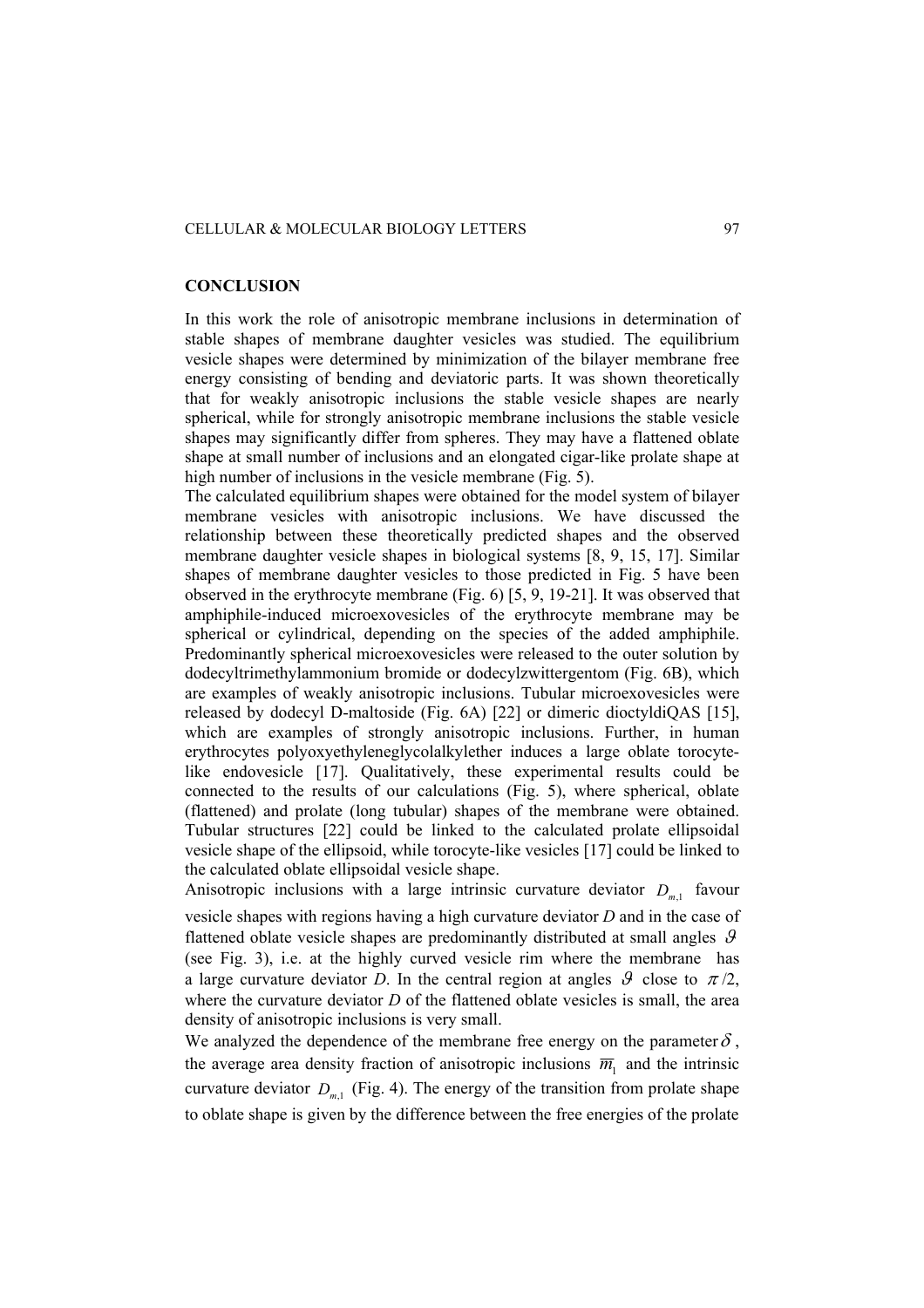

Fig. 5. Phase diagram of membrane daughter vesicle shapes in  $(D_{m,1}, \overline{m}_1)$  space. The regions of stable spherical and prolate (gray, *B*/*R* > 1), pronounced prolate (lighter, *B*/*R*  $\gg$  1) and oblate (darker,  $B/R \le 1$  i.e.  $R/B \ge 1$ ) ellipsoidal vesicle shapes are indicated. Dashed, dotted and dashed-and-dotted lines represent discontinuous transitions from prolate to pronounced prolate, from oblate to pronounced prolate and from prolate to oblate ellipsoidal vesicle shapes, respectively. The model parameters are  $H_{m,2} = 2/R_0$ ,  $D_{m,2} = 0$ ,  $K_1 = 600 \text{ nm}^2$ ,  $\overline{K}_1 = -400 \text{ nm}^2$ ,  $K_2 = 6 \text{ nm}^2$ ,  $\overline{K}_2 = -4 \text{ nm}^2$ ,  $H_{m,1} = D_{m,1}$  and  $R_0 = 40$  nm.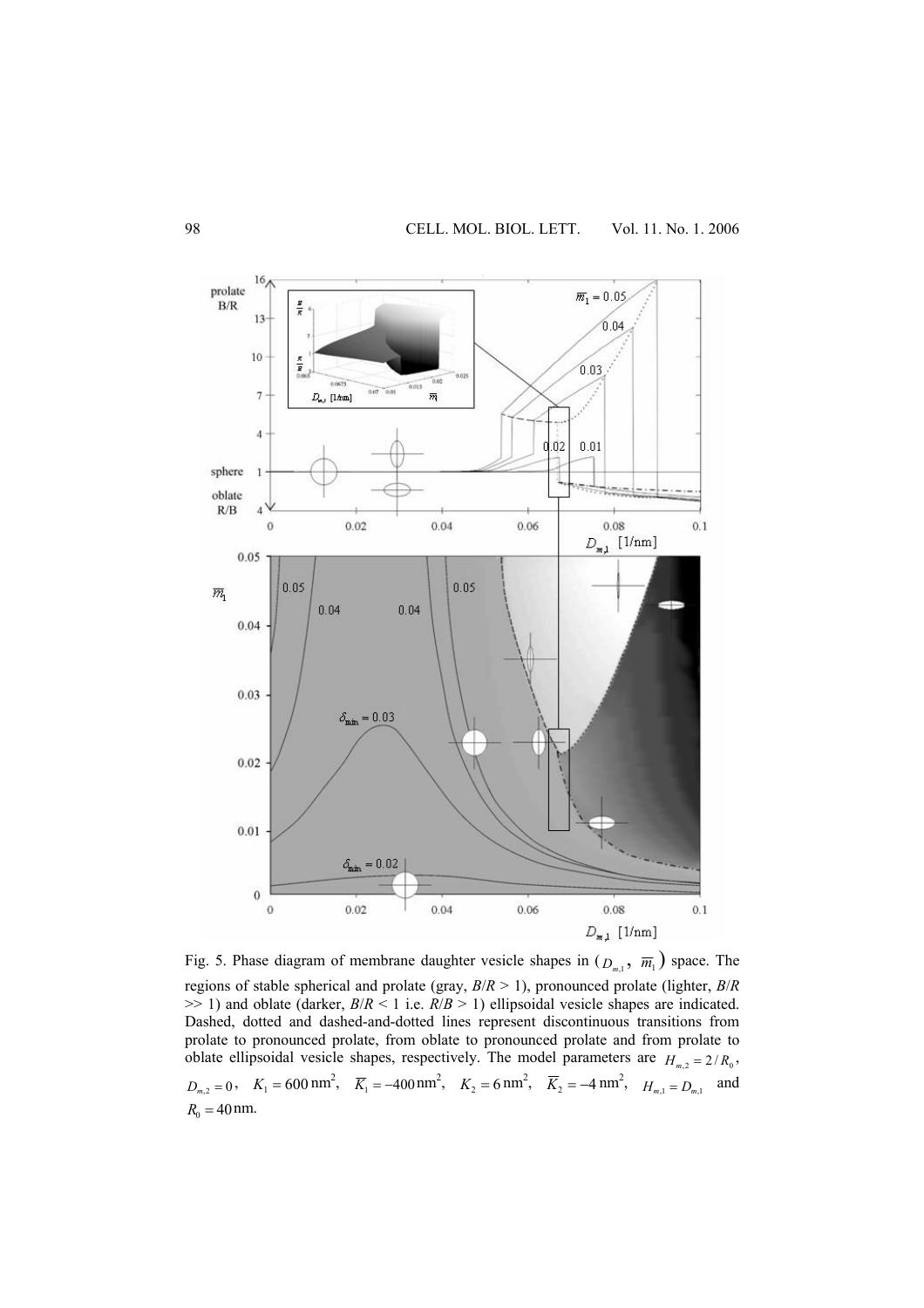

Fig. 6. Prolate tubular (A) [8, 20], spherical (B) and oblate (C) [17] daughter vesicles of the erythrocyte membrane.

and oblate shapes, while the energy barrier is given by the difference between the free energy of the prolate shape and the local maximum between the two shapes. As shown in Fig. 4, for a given intrinsic curvature deviator  $D_{m}$  of the inclusions, the transition energy and the energy barrier increase with increasing average area density fraction  $\overline{m_1}$ . This increase is the result of the increase of the average concentration of inclusions, which prefer more curved regions of the membranes. The maximal energy of transition from the prolate shape to the oblate shape is approx. 175 kT for inclusions with an intrinsic deviator of 0.070 nm<sup>-1</sup>. The maximal energy barrier is approx. 300 kT. The thermal fluctuation energy [23] can be estimated to lie between 50 kT and 500 kT for bending rigidities between  $10^{-20}$ J and  $10^{-19}$ J. This estimate of the fluctuation energy hints that transitions with small transition energy are not stable. Similar transition energies (up to 500 kT) were obtained by Kralj-Iglič et al. [21], where the transition between prolate and oblate discoid vesicles with embedded isotropic inclusions was studied. The main difference between the results of our calculation and the calculation of Kralj-Iglič et al. [21] is that we also obtained discontinuous transitions between oblate, prolate and pronounced prolate shapes.

To conclude, we suggested a model of a two-component bilayer membrane which considers the bilayer membrane as a two component system of isotropic lipids and anisotropic membrane inclusions. This model was used to study the interdependence between the membrane shape and the distribution of anisotropic inclusions for different intrinsic shapes of the anisotropic inclusions. Our model could also be used in description of the shape transitions of lipid vesicles in an electric [24] and a magnetic field [5] in order to study simultaneously the effect of both; intrinsic shape of anisotropic molecules and the electric/magnetic field on shape transitions.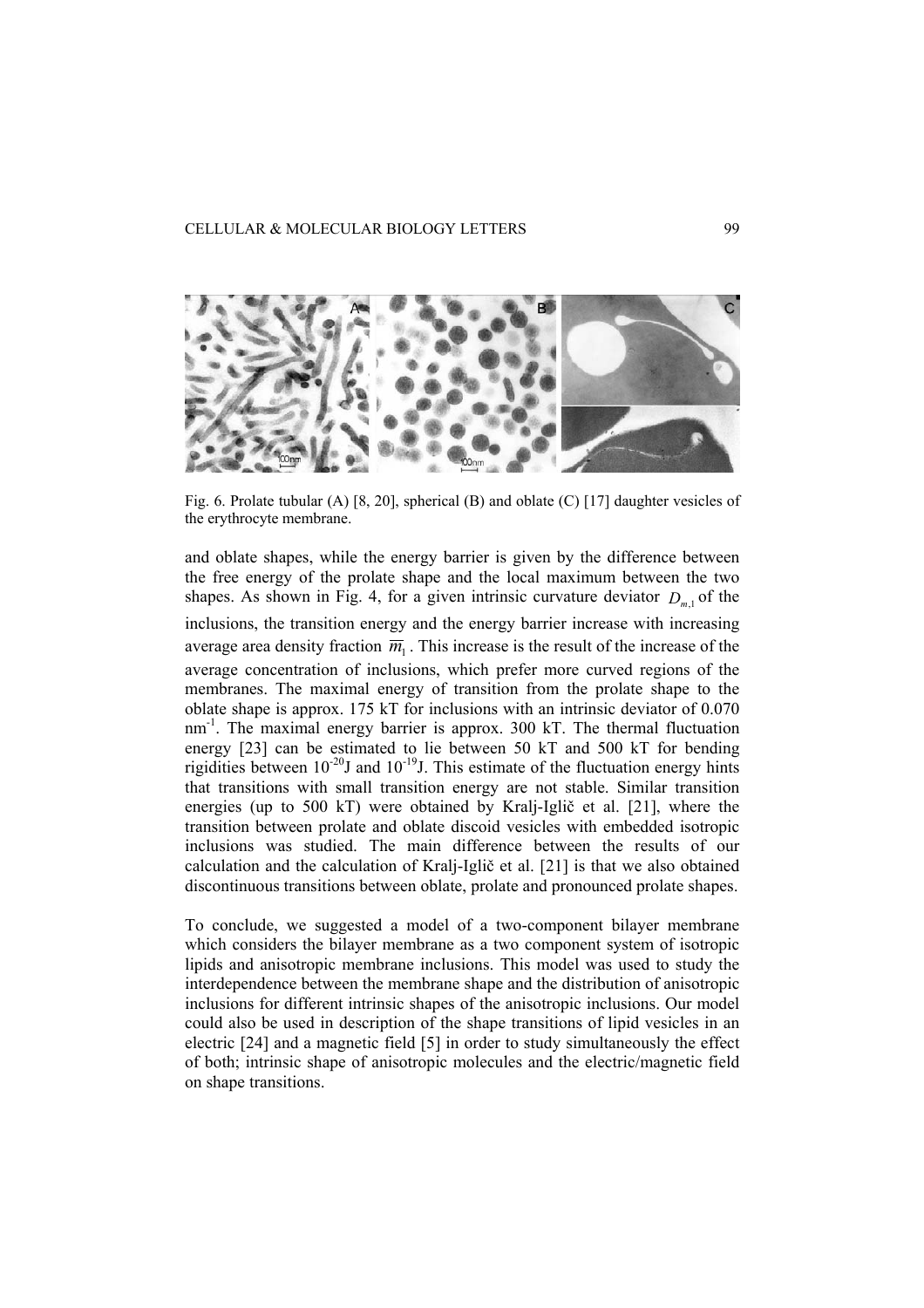### **REFERENCES**

- 1. Singer, S.J. and Nicholson, G.L. The fluid mosaic model of the structure of cell membranes. **Science** 175 (1972) 720-731.
- 2. Israelachvili, J.N. **Intermolecular and surface forces.** Academic Press Limited, London, (1997).
- 3. Fisicaro, E. Gemini surfactants: Chemico-physical and biological properties. **Cell. Mol. Biol. Lett.** 2 (1997) 45-63.
- 4. Danino, D., Talmon, Y. and Zana, R. Vesicle-to-micelle transformation in systems containing dimeric surfaces. **J. Coll. Inter. Sci.** 185 (1997) 84-93.
- 5. Helfrich, W. Elastic properties of lipid bilayers: Theory and possible experiments. **Z. Naturforsch.** 28 (1973) 693-703.
- 6. Iglič, A. and Kralj-Iglič, V. **Planar Lipid Bilayers (BLMs) and Their Applications,** in: (Tien, H.T. and Ottova-Leitmannova, A. Eds). Membrane Science and Technology, Vol. 7 Elsevier Science B.V., Amsterdam, New York, chapter 4 (2003) 143-172.
- 7. Fournier, J.B. Nontopological saddle-splay and curvature instabilities from anisotropic membrane inclusions. **Phys. Rev. Lett.** 76 (1996) 4436–4439.
- 8. Hägerstrand, H. and Isoma, B. Vesiculation induced by amphiphiles in erythrocytes. **Biochim. Biophys. Acta** 982 (1989) 179-186.
- 9. Hägerstrand, H. and Isoma, B. Morphological characterization of exovesicles and endovesicles released from human erythrocytes following treatment with amphiphiles. **Biochim. Biophys. Acta** 1109 (1992) 117-126.
- 10. Staneva, G., Seigneuret, M., Koumanov, K., Trugnan, G. and Angelova, M.I. Vectorial budding of vesicles by asymmetrical enzymatic formation of ceramide in giant liposomes. **Chem. Phys. Lipids** 136 (2005) 55-66.
- 11. Iglič, A. and Hägerstrand, H. Amphiphile-induced spherical microexovesicle corresponds to an extreme local area difference between two monolayers of the membrane bilayer. **Med. Biol. Eng. Comp**. 37 (1999) 125-129.
- 12. Tsafrir, I., Caspi, Y., Guedeau-Boudeville, M.A., Arzi, T. and Stavans, J. Budding and tubulation in highly oblate vesicles by anchored amphiphilic molecules. **Phys. Rev. Lett.** 91 (2003) 138102-1-4.
- 13. Sjögren, H., Ericsson, C.A., Evenäs, J.and Ulvenlund, S. Interaction between charged polypeptides and nonionic surfactant. **Biophys. J.** 89 (2005) 4219- 4233.
- 14. Kralj-Iglič, V., Heinrich, V., Svetina, S. and Žekš B. Free energy of closed membrane with anisotropic inclusions. **Eur. Phys. J. B** 10 (1999) 5-8.
- 15. Kralj-Iglič, V., Iglič, A., Hägerstrand, H. and Peterlin, P. Stable tubular microexovesicles of the erythrocyte membrane induced by dimeric amphiphiles. **Phys. Rev. E** 61 (2000) 4230–4234.
- 16. Iglič, A., Fošnarič, M., Hägerstrand, H. and Kralj-Iglič, V. Coupling between vesicle shape and the non-homogeneous lateral distribution of membrane constituents in Golgi bodies. **FEBS Lett**. 574 (2004) 9-12.